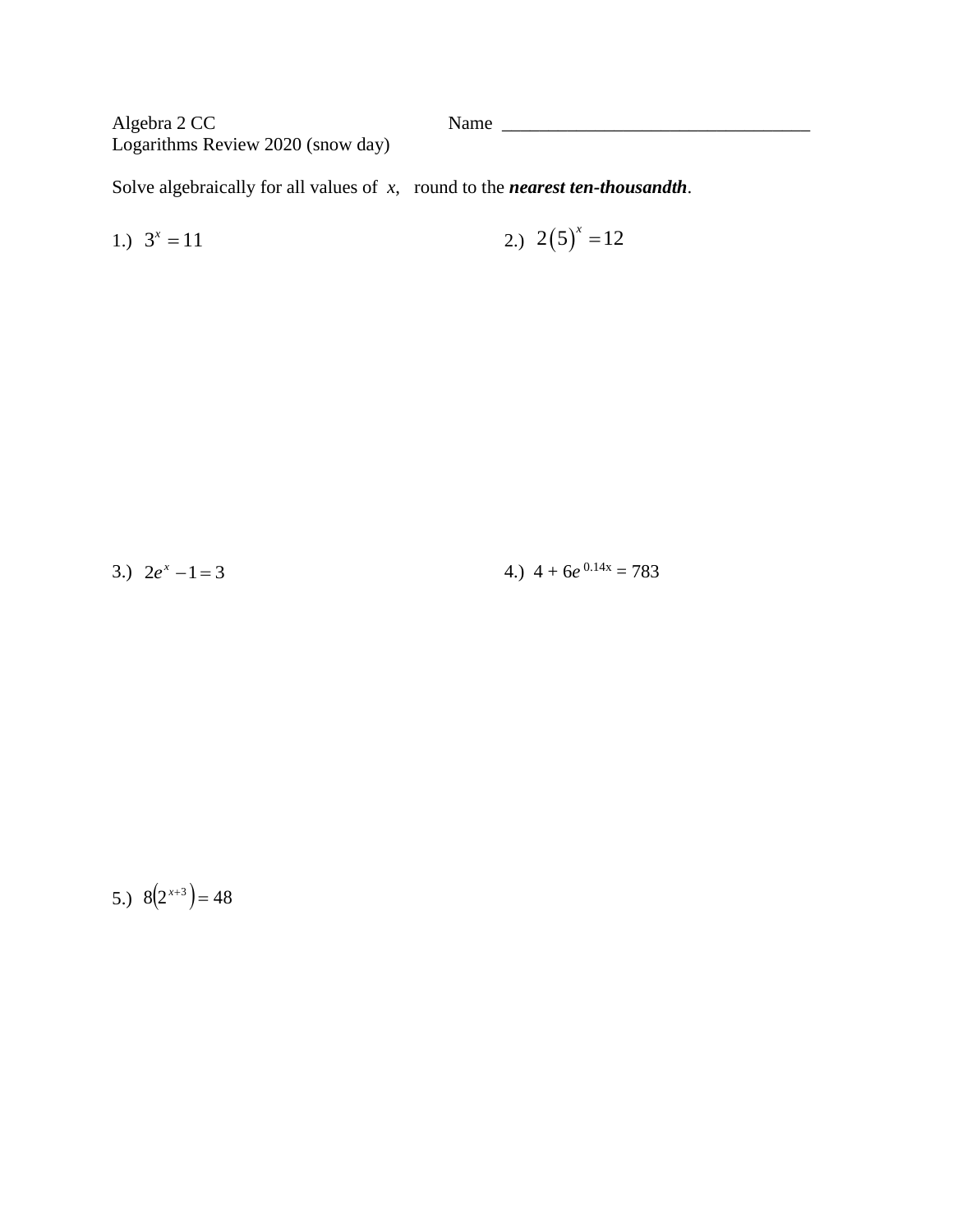6.) Sean invests \$8,000 at an annual rate of 4% *compounded continuously*.

Determine how many years, to the *nearest year*, it will take for his initial investment to **triple**.

- 8.) Rachel deposited \$2,000 at 7% annual interest, **compounded monthly**.
- In how many years, to the *nearest tenth* of a year, will she have \$5,500 in her account?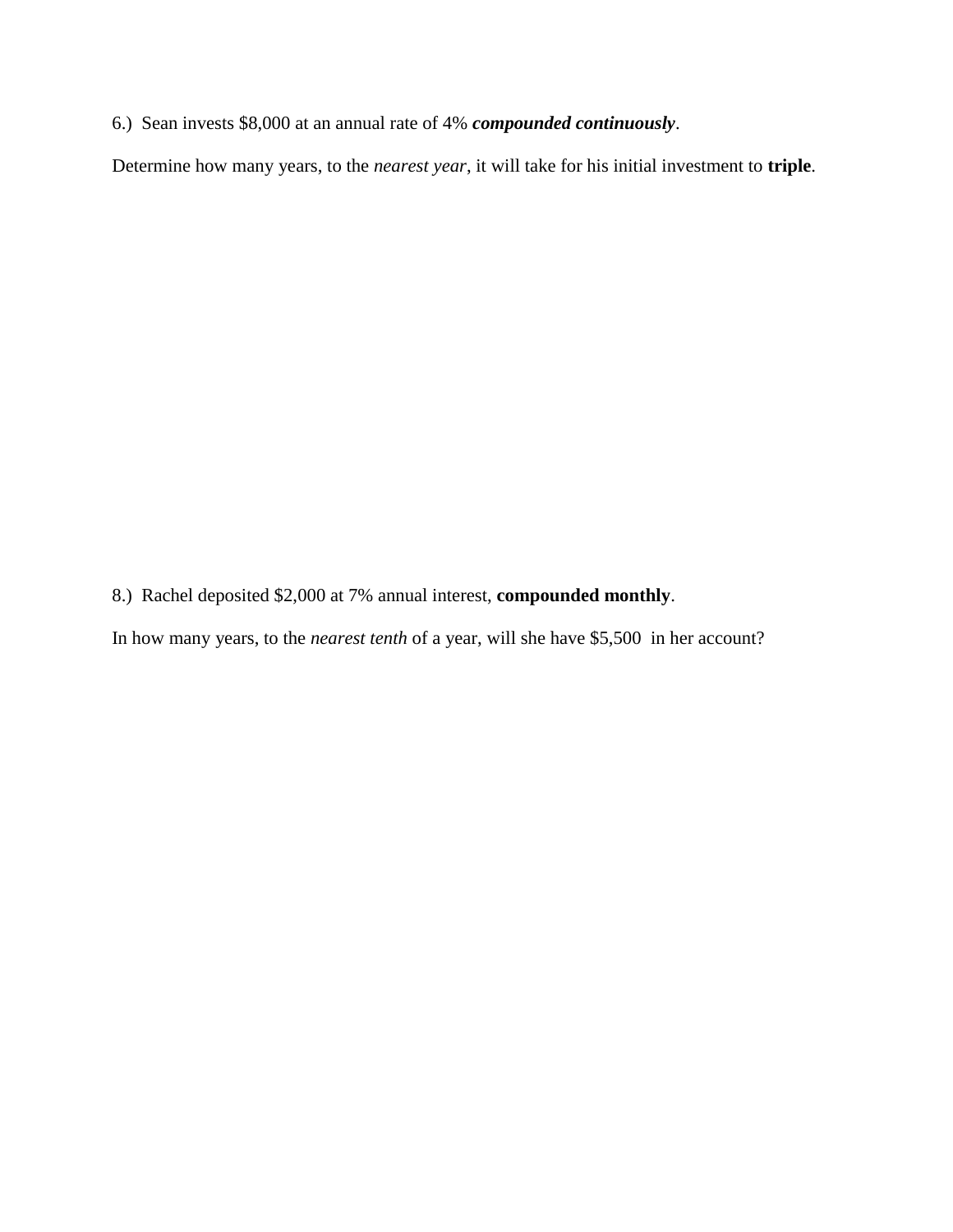9.) Environmentalist in Ireland ae concerned about the leprechaun population since the number of rainbows seen in a year has been steadily decreasing. Since leprechauns live at the base of rainbows, a decrease in the number of rainbows in a year will be detrimental to the survival of the leprechauns. Currently, the number of leprechauns in Ireland is 100. The number of leprechauns has been decreasing by **half** every 15 years. Find to the *nearest tenth of a year*, when it is expected to only have 10 leprechauns remaining?

- 10.) What is the **inverse** of the function  $y = \log_4 x$ ?
- (a)  $y = x^4$  (b)  $x = y^4$  (c)  $y = 4^x$  (d)  $x = 4^y$

11.) If  $f(x) = a^x$  where  $a > 1$ , then the inverse of the function is

- (a)  $f^{-1}(x) = \log_x a$  (c)  $f^{-1}(x) = \log_a x$
- (b)  $f^{-1}(x) = a \log x$  (d)  $f^{-1}(x) = x \log a$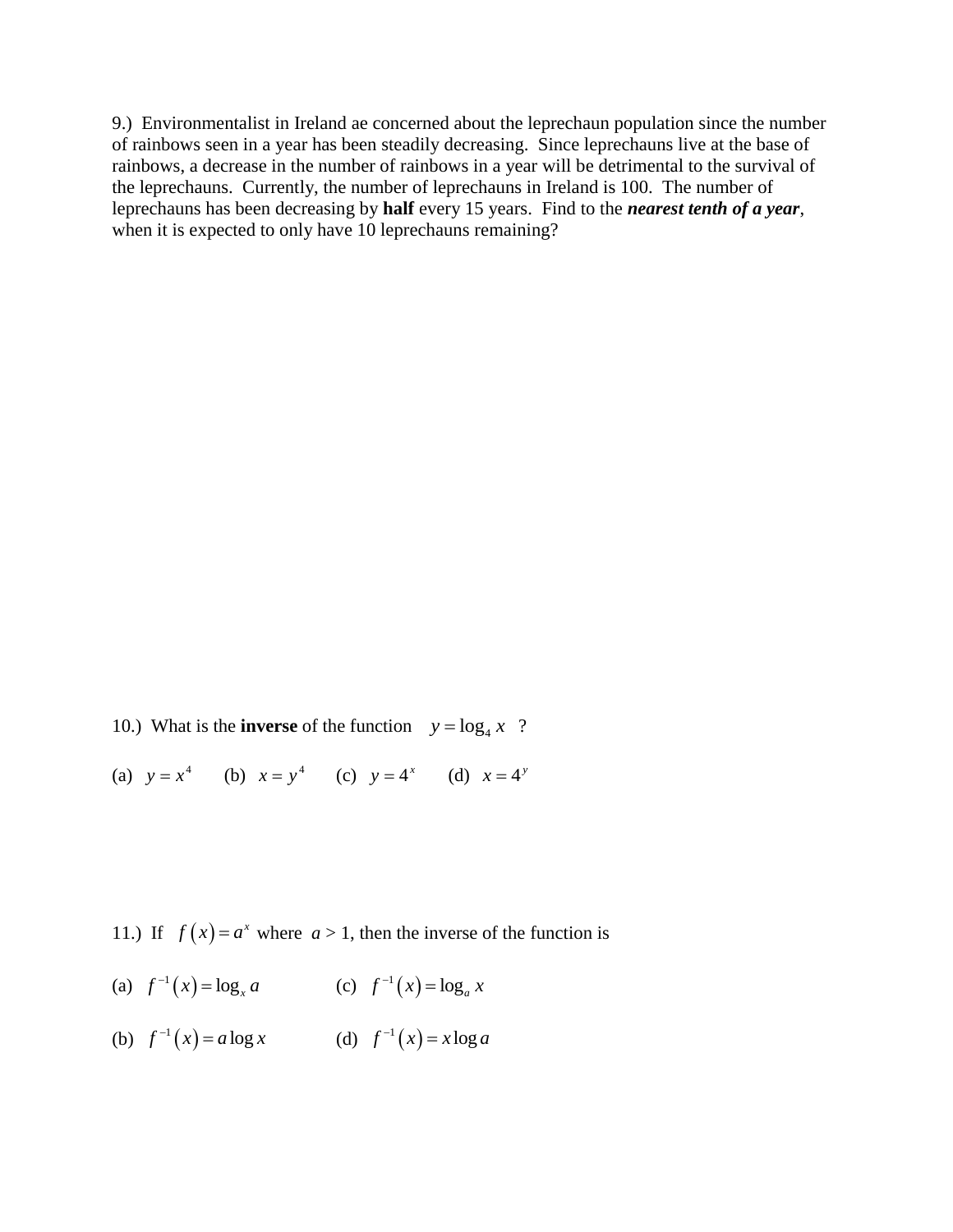

12.) On the grid below, graph the function:  $y = log_3(x-2)-1$ 

b. Graph and state the equation of the asymptote. c. State the domain of the graph.

13.) Jeff puts \$2000 in an investment account with interest that is *compounded continuously*.

Find the annual percent of increase that is needed for the account to grow to \$5000 after 20 years.

[Round to the nearest percent]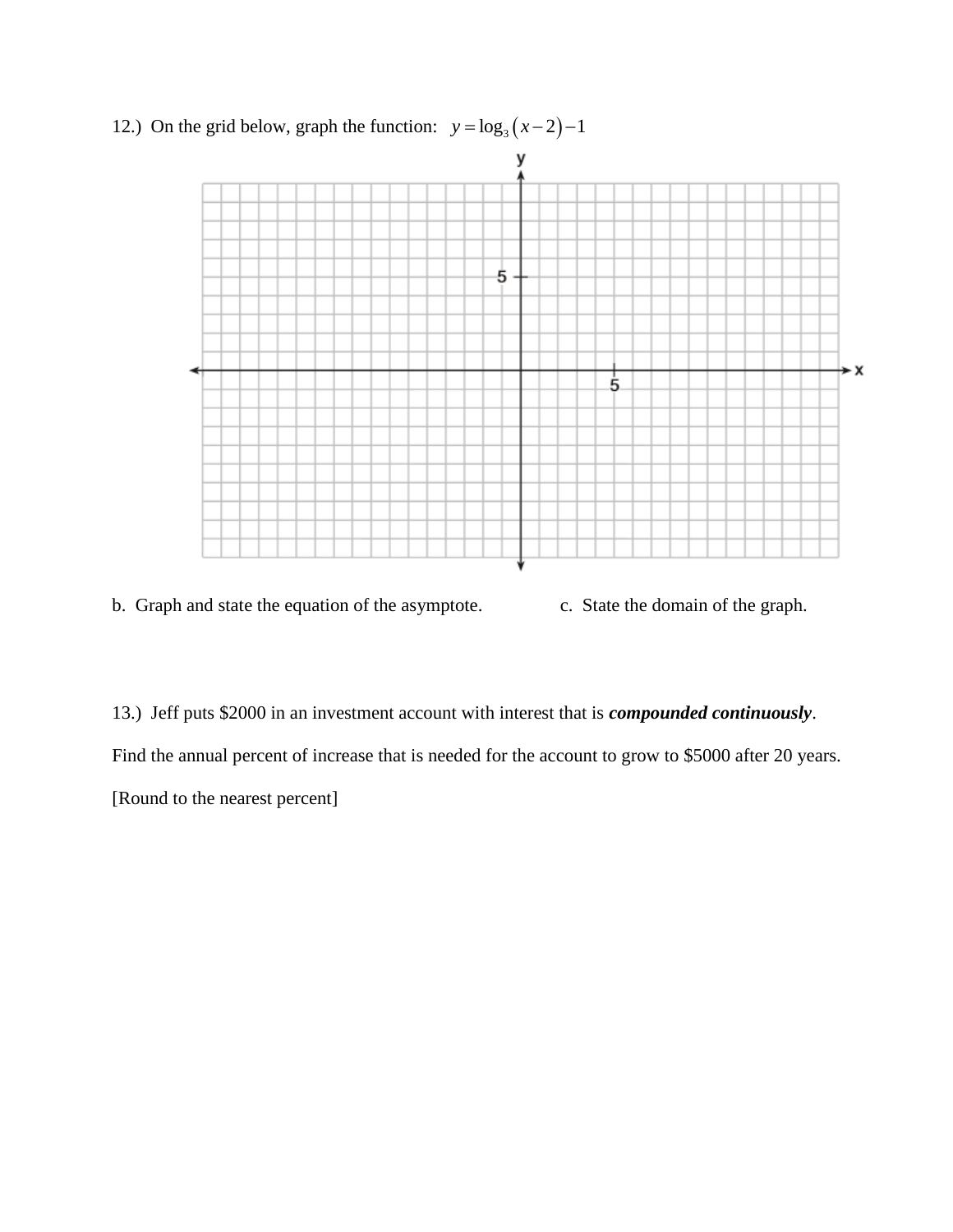14.) The Fahrenheit temperature,  $F(t)$ , of a heated object at time  $t$ , in minutes, can be modeled by the function below.  $F_s$  is the surrounding temperature,  $F_0$  is the initial temperature of the object, and *k* is a constant.  $F(t) = F_s + (F_0 - F_s)e^{-kt}$ 

Coffee at a temperature of  $185^{\circ}F$  is poured into a container. The room temperature is kept at a constant 68° *F* and  $k = 0.04$ . Coffee is safe to drink when its temperature is, at most, 115° *F*. To *the nearest minute*, how long will it take until the coffee is safe to drink?

15.) For which values of *x*, rounded to the *nearest tenth*, will  $\log(x-3) = |x|-6$  ?